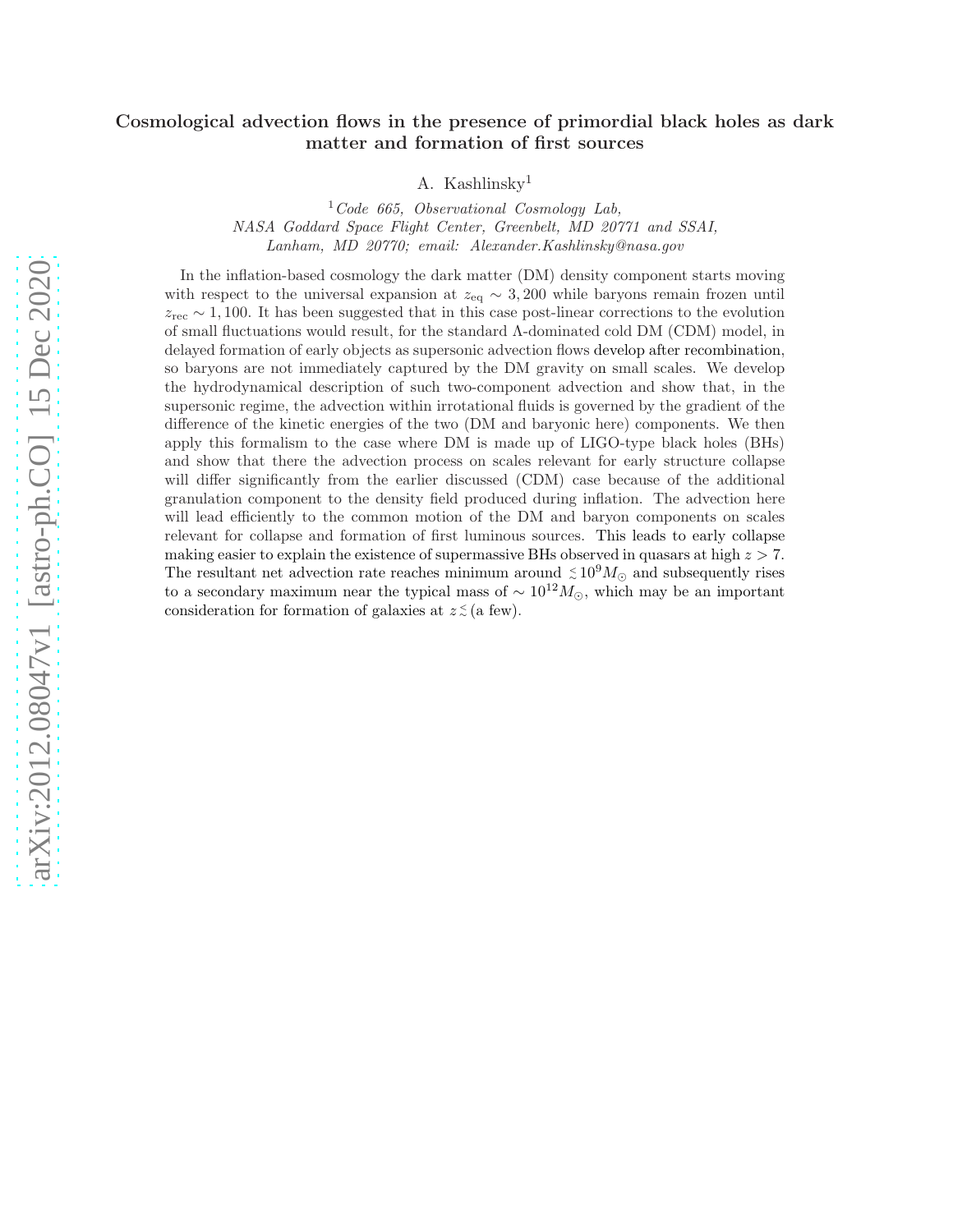### I. INTRODUCTION

The linear Newtonian growth theory of cosmic structures is now established [e.g. [1\]](#page-8-0). However, [\[2](#page-8-1)] noted the importance of advection flows in post-linear approximation for standard cosmological model, where the dark matter (DM) density field approaches the power  $P \propto k^{-3}$  at large k, while preserving the initial Harrison-Zeldovich shape  $P \propto k$  on scales,  $\sim k^{-1}$ , exceeding the horizon at matter-radiation equality, redshift  $z_{eq} \simeq 3200$ , when the DM component starts growing. This results in a coherent velocity field on scales  $\leq$  a few Mpc corresponding to early collapsing structures. At the same time baryons remain frozen into the comoving (radiation) frame until recombination,  $z_{\text{rec}} \simeq 1100$ , when DM is already moving supersonically relative to baryon's sound speed [\[3\]](#page-8-2). Baryons then find themselves moving supersonically in *highly coherent* DM flows likely delaying their collapse to form luminous objects [\[2](#page-8-1)]. Much work followed on this potentially important effect [e.g. [4](#page-8-3)[–11](#page-8-4)].

The advection hydrodynamics would be modified if LIGO-mass primordial black holes (PBHs) make up DM. The possibility was proposed to explain their apparent merger rate [\[12,](#page-8-5) [13](#page-8-6)], or the source-subtracted cosmic infrared background (CIB) [\[14\]](#page-8-7), where this conjecture naturally reproduces the amplitude and shape of the earlier uncovered near-IR source-subtracted CIB fluctuations [\[15\]](#page-9-0) and their strong spatial coherence with cosmic X-ray background implying populations containing substantial BH proportions [\[16](#page-9-1)]. See review [\[17](#page-9-2)]. Following the first LIGO detection during its short engineering test run [\[18](#page-9-3)] the O1+O2 run uncovered 10 significant BH mergers of  $\sim 10-50M_{\odot}$ masses with low-to-zero spins [\[19\]](#page-9-4). The O3/O4 LIGO runs at increasing sensitivity should provide critical insights into the possible PBH-DM collusion. Theoretical mechanisms for such PBHs are discussed in [\[20](#page-9-5)[–24\]](#page-9-6). This decade's new EM-based efforts should shed critical light on the PBH-DM linkage [\[25\]](#page-9-7), particularly in the CIB realm [\[26,](#page-9-8) [27\]](#page-9-9). Recent discussions of cosmogonical implications of this conjecture include [\[28](#page-9-10)[–30](#page-9-11)].

If PBHs constitute DM their granulation produces an additional power component [\[31](#page-9-12), [32](#page-9-13)] of shot-noise type on scales beyond the horizon scale at the time of their formation [\[14\]](#page-8-7), which modifies the advection mechanism compared to [\[2](#page-8-1)]. Here we show that the advection in the presence of PBHs as DM would be efficient in early equalizing the velocity fields of DM and baryons. This enables a sufficiently early formation of the BH seeds to explain the existence of supermassive BHs (SMBHs) observed in quasars at  $z \gtrsim 7$ . The advection rate resulting from the  $\Lambda$ DM and PBH components is such that the equalizing the two velocity fields becomes less efficient for total halo masses in the  $10^9 - 10^{11} M_{\odot}$  range and peaks up again for haloes around a few times  $10^{12} M_{\odot}$ , the typical masses of modern galaxies potentially affecting/determining formation of structures on galactic mass-scales.

We assume two primordial density field components: 1) from the standard inflationary era (ΛDM), and 2) the PBH granulation fluctuation component generated after inflation. We adopt DM fraction,  $f_{\rm PBH} \leq 1$ , for PBHs; the results are scaleable with  $f_{\rm PBH}$ . [\[33\]](#page-9-14) argued that PBHs must either make all the DM or contribute (almost) nothing since otherwise they accrete particle DM producing highly luminous annihilation sources contradicting  $\gamma$ -ray observations.

### II. COSMOLOGICAL ADVECTION FLOWS

We use hydrodynamical descriptions for the common evolution of the PBH-DM and baryon components. While this is obviously applicable to baryons, some caveats are in order for the PBHs. If PBHs of mass  $M_{\text{PBH}}$  contribute the fraction  $f_{\text{PBH}}$  to the the average density, their mean comoving separation is  $\bar{r}_{\text{PBH}} \simeq 0.44 f_{\text{PBH}}^{1/3} (M_{\text{PBH}}/30 M_{\odot})^{-1/3}$ Kpc and the number of PBHs contained in comoving scale r is  $N_{\rm PBH} \simeq (r/\bar{r}_{\rm PBH})^3 \gg 1$  on scales of relevance here. Provided we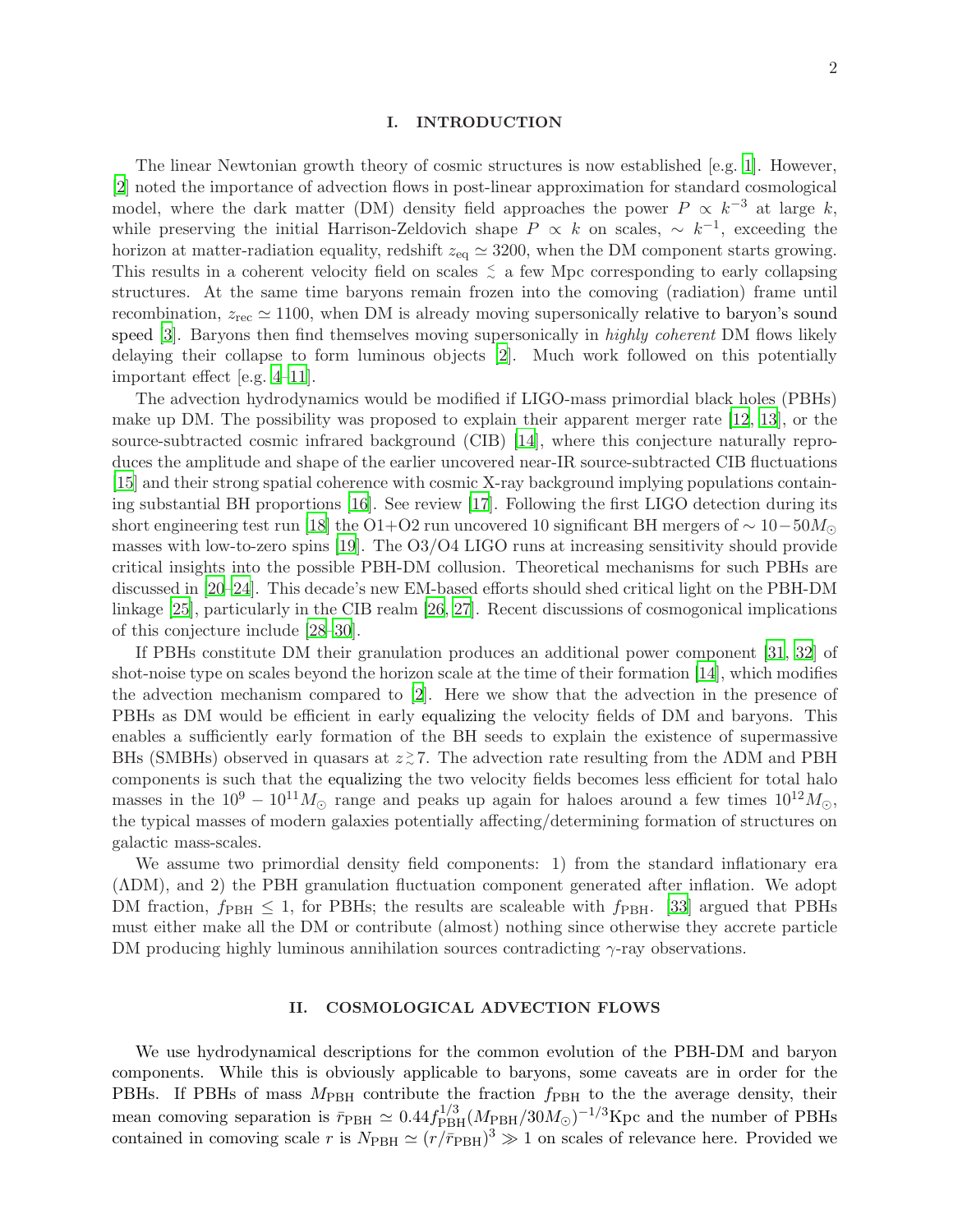consider scales encompassing  $N_{\text{PBH}} \gg 1$  their evolution is described by the stellar-dynamical Jeans equations, which, absent stellar-dynamical pressure (in virialized stellar systems), are equivalent to Euler's fluid equations; we call both the "Euler-Jeans" equations as they are derived from moments of Boltzman's equation. We consider comoving scales  $r \gtrsim 0.03 \text{Mpc}$ , so the Euler-Jeans equations are valid provided  $M_{\text{PBH}} \ll 10^7 f_{\text{PBH}}(r/0.03 \text{Mpc})^3 M_{\odot}$ ; this range covers the LIGO-type PBH masses examined throughout. The PBH mass-range considered in the analysis here is comfortably within the  $1-\sigma$  upper limits on the granulation power, discussed below, from the Lyman-forest observations and simulations [\[34,](#page-9-15) [35](#page-9-16)].

We follow standard notations for the Newtonian evolution of density fluctuations and their flows for the two components, "d" (DM) and "b" (baryons). After recombination, the Euler-Jeans equations for their evolution are given by eqs 6 of [\[2](#page-8-1)]:

<span id="page-2-1"></span>
$$
\dot{\boldsymbol{v}}_{\rm d,b} + H \boldsymbol{v}_{\rm d,b} + a^{-1} (\boldsymbol{v}_{\rm d,b} \cdot \boldsymbol{\nabla}) \boldsymbol{v}_{\rm d,b} = -a^{-1} \boldsymbol{\nabla} \phi - \frac{a^{-1}}{\rho_{\rm d,b}} \boldsymbol{\nabla} p_{\rm d,b}
$$
(1)

where  $a = (1 + z)^{-1}$ ,  $H(z) = \dot{a}/a$ ,  $\phi$  is the gravitational potential and p is the presure in each component. We use the Lamb transformation  $(v \cdot \nabla)v = \frac{1}{2} \nabla (v^2) - v \times \omega$  where vorticity  $\omega = \nabla \times v$ and  $v = |v|$  [\[36\]](#page-9-17). Gravity is a potential force inducing irrotational flows so vorticity is small in linear regime [\[37](#page-9-18), [38](#page-9-19)]; thus  $(\mathbf{v} \cdot \nabla)\mathbf{v} = \frac{1}{2}\nabla(v^2)$ .

The relative baryons–DM velocity is important for collapsed structure formation. Once the two components move together, the gas can collapse in the formed DM halos and fragment subject to its cooling and fragmentation efficiency [\[39](#page-9-20)[–41](#page-9-21)]. Since both flows are driven by the same gravitational potential  $\phi$ , subtracting "d" from "b" components in (1) gives, for irrotational flows:

<span id="page-2-0"></span>
$$
\frac{\partial}{\partial t}(a\mathbf{V}_{\text{bd}}) = -\nabla(\mathcal{K}_{\text{b}} - \mathcal{K}_{\text{d}} + c_s^2 \delta_b)
$$
\n(2)

where  $V_{\text{bd}} \equiv v_{\text{b}} - v_{\text{d}}$ , each component's kinetic energy per unit mass  $K = \frac{1}{2}$  $\frac{1}{2}v^2, c_s^2 \equiv \frac{\partial p_b}{\partial \rho_b}$  $\frac{\partial p_{\rm b}}{\partial \rho_{\rm b}}$  is the adiabatic sound speed squared, assumed uniform, and DM is taken to be pressurerless. Eq. [2](#page-2-0) with the continuity equation for DM later are equivalent to equations (6) of [\[2](#page-8-1)] when baryons comove with DM. DM dominates the peculiar gravity and starts moving at matter-radiation equality,  $z_{\text{eq}} \simeq 3,200$ , whereas baryons start growing with  $v_b \simeq 0$  at  $z_{\text{rec}} \simeq 1,090$ . Both components move supersonically after recombination [\[2,](#page-8-1) [3](#page-8-2)]. Relevant solutions/consequences of [\(2\)](#page-2-0) are:

- 1. Eq. [2](#page-2-0) provides an *exact* description of the relative motions of the irrotational flow components until the DM shell-crossing. For supersonic flows under the same potential force (gravity) the advection is influenced by the gradient of the difference in kinetic energies,  $K$ , of the flow components, driving their (kinematic) mixing.
- 2. In steady-state  $v_{\rm b} = v_{\rm d}$ , i.e. baryons and DM move coherently on all scales (to within  $c_s$ ). This solution always exists even at time/space-varying  $v$  in the linear approximation, when the RHS of [\(2\)](#page-2-0) vanishes. This regime is reached as the result of advection.
- 3. The general solution to eq[.2](#page-2-0) is the sum of two parts, the first of which is  $V_{bd}(z) = -v_{d}(z=$  $1000(1 + z)/1000$  if  $v<sub>b</sub> = 0$  initially. This solution fully describes the component of  $V<sub>bd</sub>$ perpendicular to  $\nabla(\mathcal{K}_{d})$ . When it dominates advection flows may suppress/delay the onset of baryonic collapse [\[2\]](#page-8-1).
- 4. Because  $v<sub>d</sub>$  grows with time, the advection term on the RHS of eq. [2](#page-2-0) may become important and also more efficient in decreasing  $V_{\rm bd}$ . The remaining relative baryon-DM velocity,  $V_{\rm bd}$ , is then dominated by the solution along the direction defined by  $\nabla(\mathcal{K}_d)$ . If r denotes the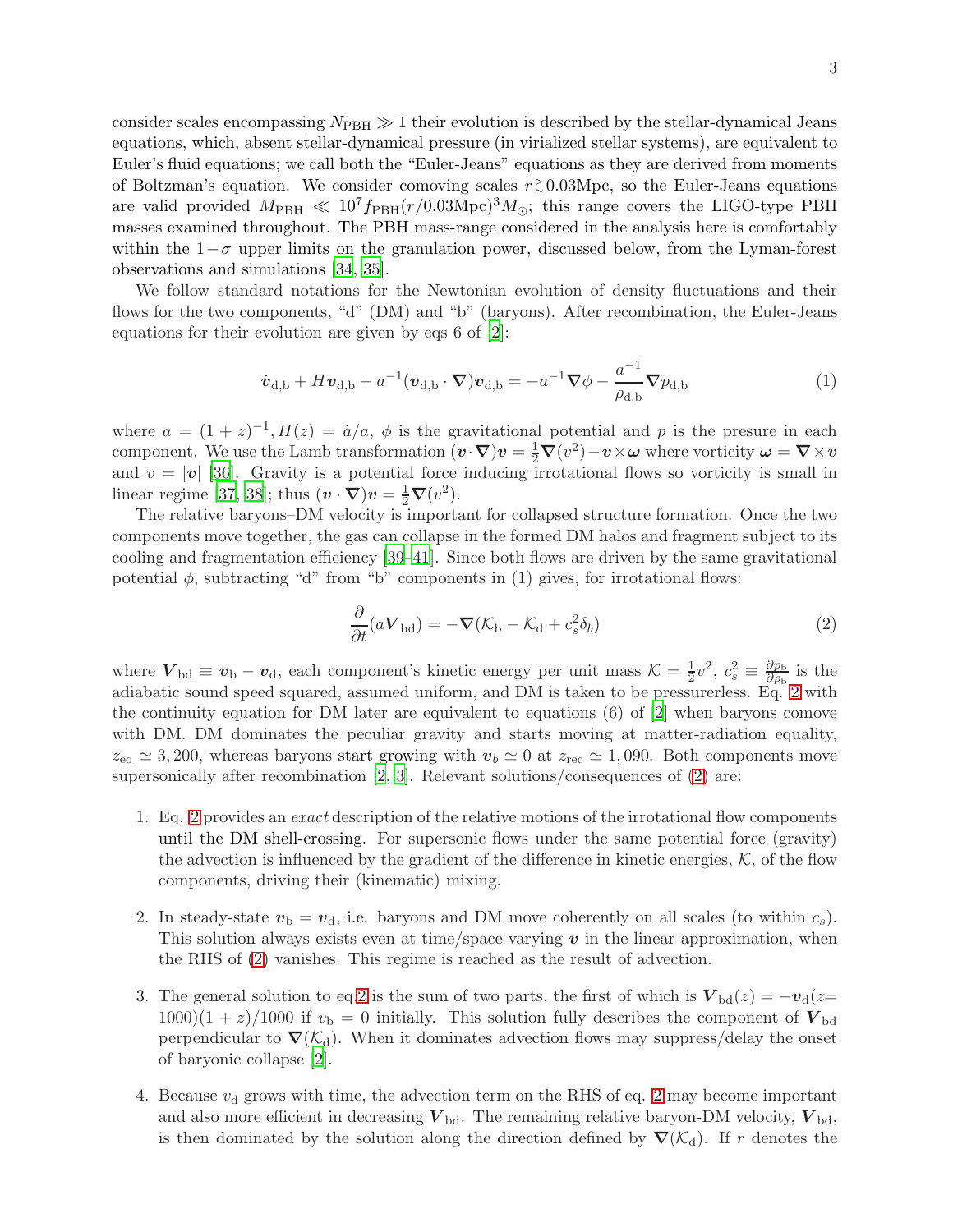coordinate along this direction, the baryons eventually catch up with the motion of DM, i.e.  $\dot{V}_{\text{bd}} > 0$ , if  $\partial(v_{\text{d}}^2)/\partial r < 0$  ( $v_{\text{d}}^2$  decreases with increasing distance) and vice versa. The rate at which baryons catch up with the moving DM is given by the gradient of the kinetic energy of the DM bulk flow,  $\partial \mathcal{K}_d / \partial r$ .

- 5. Evolution of  $V_{\text{bd}}$ , [\(2\)](#page-2-0), along the line defined by  $\nabla(\mathcal{K}_{d})$  starts at  $V_{\text{bd}} = -v_{d}$  proceeding with baryons catching up with DM ( $v<sub>b</sub> = v<sub>d</sub>$ ) on advection timescale  $t_A \sim L_A/v_d$  where  $L_A = av_d^2/|\nabla(\mathcal{K}_b - \mathcal{K}_d)|$ ; the rate at which velocities are equalized,  $v_d/t_A$ , being closely related to the advection rate defined below. Consequently, for the ΛDM power spectrum the advection terms can become comparable to or larger than the expansion time [Sec. II.C in [2](#page-8-1). If the power spectrum (e.g. PBH-DM) is such that  $t_A$  wins over the expansion time the balancing of the b,d flows proceeds more efficiently, similar to analogous problems in atmospheric advection [\[42](#page-9-22)].
- 6. When  $v_b = 0$  to within  $c_s$  to begin with, but  $v_d \gg c_s$  so that  $v_b^2 \ll v_d^2$ , we can Fourier transform velocities, rewriting [\(2\)](#page-2-0)

<span id="page-3-1"></span>
$$
\frac{\partial [a\boldsymbol{U}_{\text{bd}}(\boldsymbol{k})]}{\partial t} \propto \boldsymbol{k} \int U_{\text{d}}(\boldsymbol{k} - \boldsymbol{k}_1) U_{\text{d}}(\boldsymbol{k}_1) d^3 \boldsymbol{k}_1 \tag{3}
$$

where  $U_{\text{bd}}$  is the Fourier mode of  $V_{\text{bd}}$ , and the RHS integral represents the convolution of  $U_d \equiv |U_{d,k}|$  with itself,  $U_{d,k} \star U_{d,k}$ . Consequently, Fourier harmonics no longer evolve independently [e.g. [43](#page-9-23)].

- 7. In the presence of rotation/vorticity the RHS of eq. [2](#page-2-0) contains the additional term ( $v<sub>b</sub>$   $\times$  $\omega_{\rm b} - v_{\rm d} \times \omega_{\rm d}$ ).
- 8. When  $c_s \ll v_d$  and  $v_b = 0$  at recombination the relative baryon-DM velocity evolves as

<span id="page-3-0"></span>
$$
\boldsymbol{V}_{\rm bd} = -\frac{1+z}{1+z_{\rm rec}} \boldsymbol{v}_{\rm d,rec} - a^{-1} \int_{t(z_{\rm rec})}^{t(z)} \boldsymbol{\mathcal{A}}_{\mathcal{K}} \, a dt \tag{4}
$$

where  $\mathcal{A}_\mathcal{K} \equiv -a^{-1} \nabla \mathcal{K}_d$  is the local advection rate. When the latter dominates the first term on the RHS of eq. [4](#page-3-0) the advection speeds up the equalizing of the baryon-DM velocity. Eq. [4](#page-3-0) is correct to  $O(v_b^2/v_d^2)$  leading to steady-state at  $V_{\text{bd}} = 0$ .

Below we adopt:  $h \equiv H_0/(100 \text{ km/sec/Mpc}) = 0.7, \Omega_d h^2 = 0.11, \Omega_b h^2 = 0.023, \Omega_{m,0} = \Omega_d +$  $\Omega_{\rm b} = 0.3, \Omega_{\Lambda} + \Omega_{\rm d} + \Omega_{\rm b} = 1, \sigma_8 = 0.9.$  At  $z_{\rm rec} \gg z \gg 1, \Omega_{\rm m}(z) = \Omega_{\rm m,0}(1+z)^3/[\Omega_{\rm m,0}(1+z)^3+\Omega_{\Lambda}] \simeq$ 1, the Hubble constant  $H(z) \simeq H_0 \sqrt{\Omega_{\text{m},0}} (1+z)^{3/2}$ ,  $t_{\text{cosm}}(z) \simeq \frac{2}{3} H^{-1}(z) \simeq 0.2(\frac{1+z}{20})^{-3/2}$  Gyr.

### III. ADVECTION FLOWS FOR PBH DARK MATTER

Following [\[14](#page-8-7)] we assume that the power spectrum,  $P_m(k)$ , of matter fluctuations responsible for structure formation at recombination,  $z \simeq 10^3$ , is made up of 1) the ADM component from the inflationary period and 2) the component from LIGO-type PBHs contributing a fraction  $f_{\rm PBH}$  of the DM:

<span id="page-3-2"></span>
$$
P_{\rm m}(k) = P_{\Lambda \rm DM}(k) + P_{\rm PBH} = P_{\Lambda \rm DM}(k) + 1.2 \times 10^{-8} f_{\rm PBH} \left(\frac{M_{\rm PBH}}{30M_{\odot}}\right) \left(\frac{1+z}{1000}\right)^{-2} \rm Mpc^3 \tag{5}
$$

The PBH component  $P_{\text{PBH}} \propto f_{\text{PBH}}M_{\text{PBH}}$ . For an extended PBH mass function [e.g. [28,](#page-9-10) [29](#page-9-24), [44](#page-9-25)]  $M_{\rm PBH}$  represents the effective PBH mass, it being the eigen-value after suitably averaging over the PBH mass-function.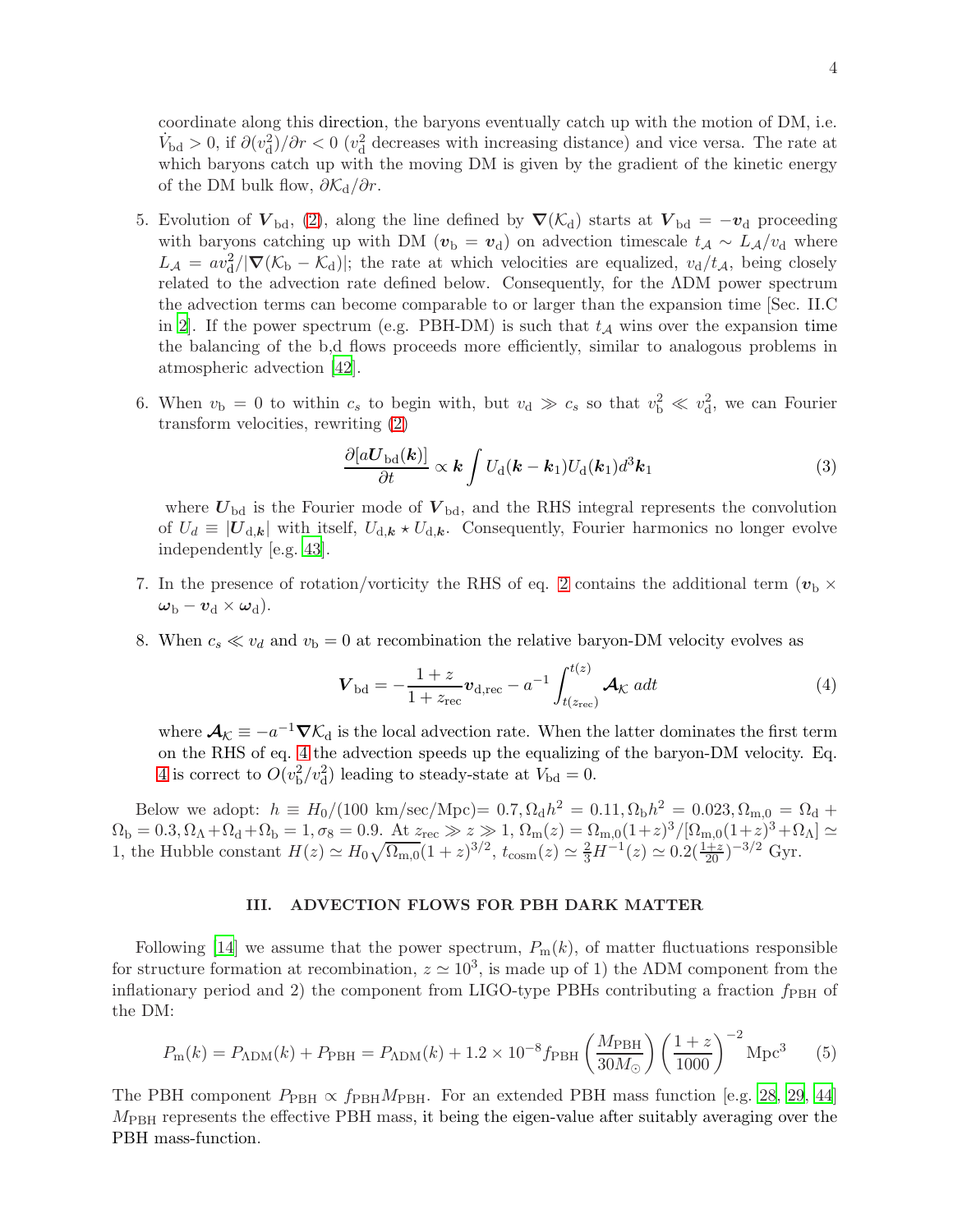The advection eq. [2,](#page-2-0) when starting at  $z_{\text{rec}}$  at  $v_{\text{b}} = 0$ , must be complemented with the continuity equations for each component,  $\left[\dot{\delta}_{d,b} + a^{-1}\nabla \cdot \boldsymbol{v}_{d,b}\right] = -a^{-1}\nabla \cdot (\delta_{d,b}\boldsymbol{v}_{d,b})$ . Its general solution is the sum of two terms:  $v_d \equiv v_{d,1} + \Delta v_d$ . The first term satisfies, in this gauge, the sum in square brackets being [...] = 0. Hence  $\Delta v_{\rm d} = -\frac{\delta_{\rm d}}{1+\delta}$  $\frac{\delta_{\rm d}}{1+\delta_{\rm d}}$  $\bm{v}_{\rm d,1}\simeq-\delta_{\rm d}\bm{v}_{\rm d,1}+O(\delta_d^2v_{\rm d,1})$ . Fourier-transforming  $\delta_d(r), v_d(r)$  into  $\Delta_d(k), U_d(k)$  for the irrotational flow, gives  $U_d = U_{d,1} + (U_{d,1} \star \Delta_d)_k$ , where  $U_{d,1} = -ik \dot{\Delta}_d / k^2$  and  $U_{d,1} \star \Delta_d \equiv \int U_{d,1}(k_1) \Delta_d (k - k_1) d^3 k_1$ . The small-to-large scale modecoupling is less pronounced here because of the absence of the  $k^{-1}$  weight for  $\Delta_d$  compared to [\(3\)](#page-3-1). For the white-noise PBH component dominating small-scale power,  $\Delta(k)$ =const, the convolution integral  $\propto \int U_{d,1}(k_1)d^3k_1 = v_{d,1}(0)$  is constant with k, while  $U_{d,1}$  increases toward small scales.

Hence, like [\[2\]](#page-8-1), we adopt the linear growth velocity evolution, i.e.  $k^2 P_v(k, z) = \left[\frac{a\dot{\Delta}(k, z)}{\Delta(k, z)}\right]$  $\frac{\Delta(k,z)}{\Delta(k,z)}\Big|^2 P_m(k,z).$ In linear approximation  $\Delta(k) \propto a$ , but to describe the full non-linear evolution of density fields requires solving [\(1\)](#page-2-1) [\[2\]](#page-8-1) or using the "stable-clustering" approach [\[45](#page-9-26)]. Such corrections are scale-dependent but small ([\[2\]](#page-8-1) show in Fig. 2 the  $\leq O(10\%)$  non-linear corrections to  $P_{\Lambda \text{DM}}$  at  $z \gtrsim 40$ peaking around  $k \simeq 100-300 \text{Mpc}^{-1}$ ) so we take  $P_v = H^2(z)[\Omega_{\text{m}}(z)]^{1.2} P_{\text{m}}/k^2$  with the caveats dis-cussed later. Fig. [1,](#page-4-0) left plots the ΛDM and PBH parts of  $kP_m(k)$  at  $z = 1000, 900, 700, 100, 20$  for standard cosmological parameters using CAMB<sup>[1](#page-4-1)</sup>. Fig. [1,](#page-4-0) right shows the rms density fluctuation,  $\delta_{\text{m,rms}}^2 = \frac{1}{2\pi^2} \int P_{\text{m}} W^2(kr) k^2 dk$  from these components, where  $W(y) = 3j_1(y)/y$ .



<span id="page-4-0"></span>FIG. 1. Left: Logarithmic contribution to the DM velocity variance,  $kP_m(k)$ , times the power growth factor for Einstein-deSitter regime. Lines, for the ADM component, are for  $z = 1,000$  (red), 900 (green), 700 (indigo), 100 (blue) and 20 (black). Thick dashes show DM-PBH contribution for  $f_{\rm PBH}M_{\rm PBH} = 30M_{\odot}$ Right: RMS density fluctuation dispersion times the Einstein-deSitter growth-factor vs the comoving radius subtending the matter mass in the upper horizontal axis. Solid, dashed, dotted lines show the ΛDM, DM-PBH term, and their sum.

The mean kinetic energy of the DM component is:

$$
\bar{\mathcal{K}}_{\rm d} = \frac{1}{2}\sigma_v^2 = \frac{1}{4\pi^2} \Omega_m^{1.2}(z) a^2 H^2 \int_0^\infty P_{\rm m}(k) W^2(kr) dk \equiv \frac{1}{2} (\sigma_{v, \rm ADM}^2 + \sigma_{v, \rm PBH}^2)
$$
(6)

where the two RHS terms arise from the two power components, [\(5\)](#page-3-2). The 1-D velocity variance,  $\sigma_v^2$ , is related to the "dot" velocity correlation function,  $\xi_v(\mathbf{r}) = \langle \mathbf{v}(\mathbf{r}') \cdot \mathbf{v}(\mathbf{r}' + \mathbf{r}) \rangle$  [\[46](#page-9-27)-48]; the

<span id="page-4-1"></span> $^1$  [https://lambda.gsfc.nasa.gov/toolbox/tb\\_camb\\_form.cfm](https://lambda.gsfc.nasa.gov/toolbox/tb_camb_form.cfm)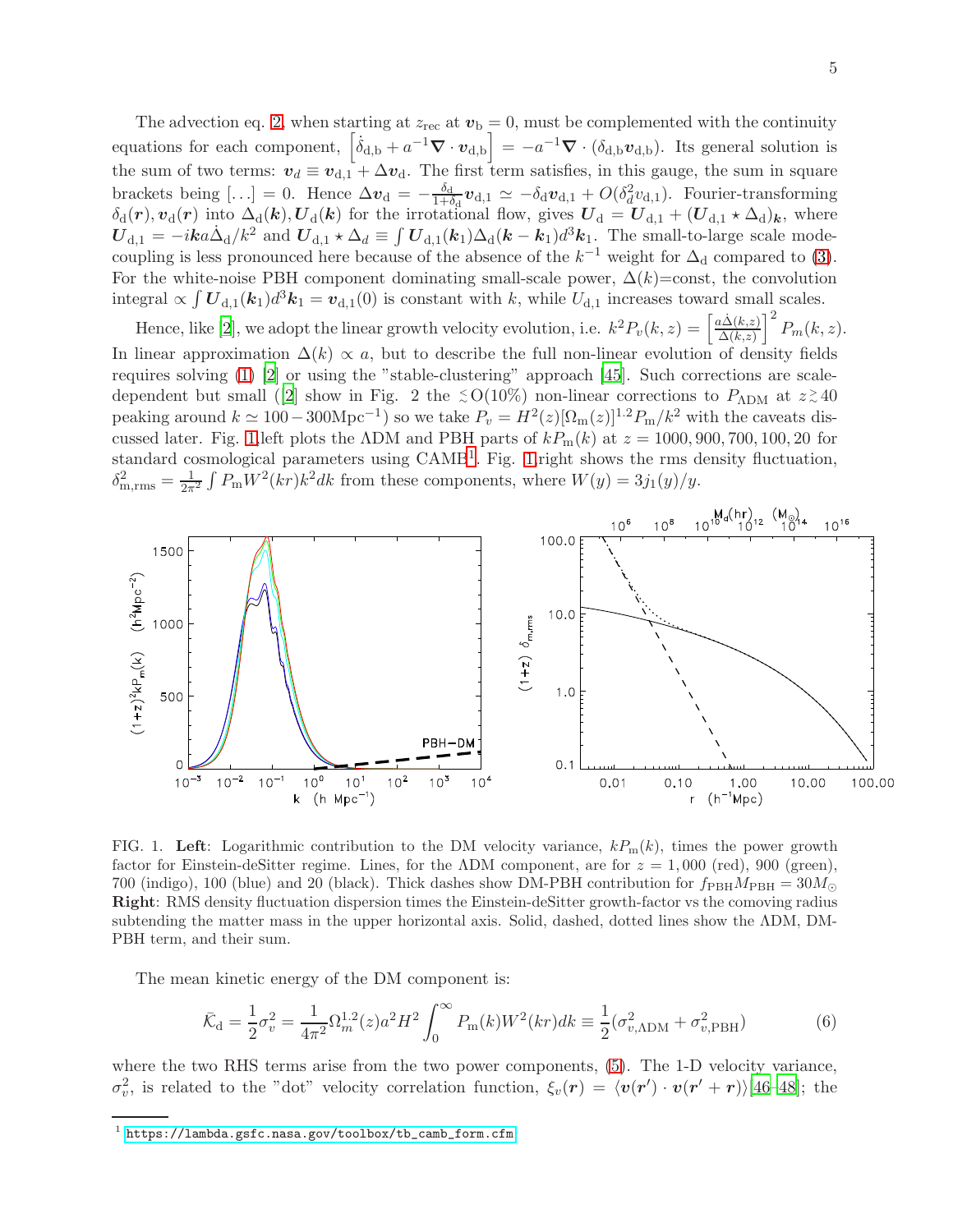relative 1-D velocity relevant for turn-around/collapse is  $v_{rel}(r) = \sqrt{\sigma_v^2(0) - \sigma_v^2(r)}$ . Fig. [2,](#page-5-0) left shows the ΛDM component of the velocity variance,  $\sigma_{v, \text{ADM}}$ . The resultant flow of the ΛDM component is highly coherent out to comoving  $r \sim$  (a few)Mpc. We define the velocity dispersion slope,  $n_v \equiv \frac{\partial \ln \sigma_v(r)}{\partial \ln r} = \frac{1}{2}$  $\frac{1}{2} \frac{\partial \ln \bar{\mathcal{K}}_{\text{d}}(r)}{\partial \ln r}$  $\frac{n\kappa_d(r)}{\partial \ln r}$ . On scales where  $\sigma_v$  is highly coherent the relative 1-D velocity is  $v_{\text{rel}} \simeq \sqrt{-2n_v}\sigma_v(0)$ . Fig. [2,](#page-5-0) right plots  $n_v$  vs r for the ADM component. For the PBH component  $n_v = -0.5$ . Eq. 2 of [\[2\]](#page-8-1) gives  $c_s \simeq 5.5 - 1.4$  km sec<sup>-1</sup> at  $z = 1000 - 100$  with  $c_s < 0.5$  km/sec at  $z < 30$  (until reionization/reheating). The acoustic pressure term is subdominant compared to the DM kinetic energy in [\(2\)](#page-2-0) until first sources form and reheat the baryonic gas.



<span id="page-5-0"></span>FIG. 2. Velocity parameters for the ΛDM component. Left: Solid lines show the velocity dispersion vs comoving scale at different  $z$  in the color notation of Fig. [1,](#page-4-0) left. Thick dashed line shows the 1-D relative velocity  $v_{\text{rel}}(r) \equiv \sqrt{\sigma_v^2(0) - \sigma_v^2(r)}$  at  $z = 20$ . **Right**: Logarithmic slope of the ADM component's velocity dispersion,  $n_v$  vs r, for the color lines on the left. For PBH component  $n_v = -0.5$ .

The mean of  $V_{\text{bd}}(eq. 2)$  $V_{\text{bd}}(eq. 2)$  is zero over a finite volume because of the conservation of relative energy. At each point the two components get mixed by the instantaneous gradient of the (difference in) kinetic energy with non-zero rms rate. The rms measure of the advection rate due to the PBH component with the mean bulk kinetic energy  $\bar{\mathcal{K}}$  is (with  $\int_0^\infty W^2(y)dy \simeq 2$ ):

$$
\bar{\mathcal{A}}_{\mathcal{K}} \equiv -a^{-1} \frac{\partial \bar{\mathcal{K}}_{\mathrm{d}}}{\partial r} = -a^{-1} n_{v, \mathrm{ADM}} \frac{\sigma_{v, \mathrm{ADM}}^2}{r} + \frac{\Omega_m^{1.2}(z)}{\pi^2} a H^2 P_{\mathrm{PBH}}(z) \frac{1}{r^2}
$$
(7)

We express the advection rate in  $km/sec/Gyr$ , so  $A<sub>K</sub> = 1$  equalizes relative motions of 1 km/sec in 1 Gyr.

The advection rate  $\bar{A}_{\mathcal{K}} = -n_v \sigma_v^2/r$  is independent of z in the Einstein-deSitter regime and is added to the reduction due to expansion given by the first term on the RHS of eq. [4.](#page-3-0) The expansion term equalizes the baryon-DM velocities at the (reduction) rate of  $\mathcal{R}_V \equiv \frac{(\bar{1}+z)}{(1+z_{\text{rec}})}$  $\frac{(1+z)}{(1+z_{\text{rec}})}v_{\text{d,rec}}/t_{\text{cosm}}(z).$ The comparison between the two is shown in Fig. [3](#page-6-0) assuming, as an example, the initial  $v<sub>d</sub>$  at recombination to be given by  $\sigma_v \simeq 18 \text{km/sec}$  at  $z = 1000$ . One can see that the advection rate from PBH-DM dominates for scales corresponding to those relevant for the formation of first collapsed structures already at  $z \, \stackrel{\scriptstyle <}{\scriptstyle \sim}$ The precise numerology may be affected by the following: 1)  $n_v$ changes in the non-linear regime at scales below  $r(\delta_{\rm m,rms}=1) \simeq 10^{-3}(f_{\rm PBH}M_{\rm PBH}/30M_\odot)^{1/3}[(1+1)^{1/3}]$  $z$ )/1000]<sup>-2/3</sup>h<sup>-1</sup>Mpc, and 2) scale-dependent growth due to post-linear corrections; Figs.2,3 of [\[45](#page-9-26)]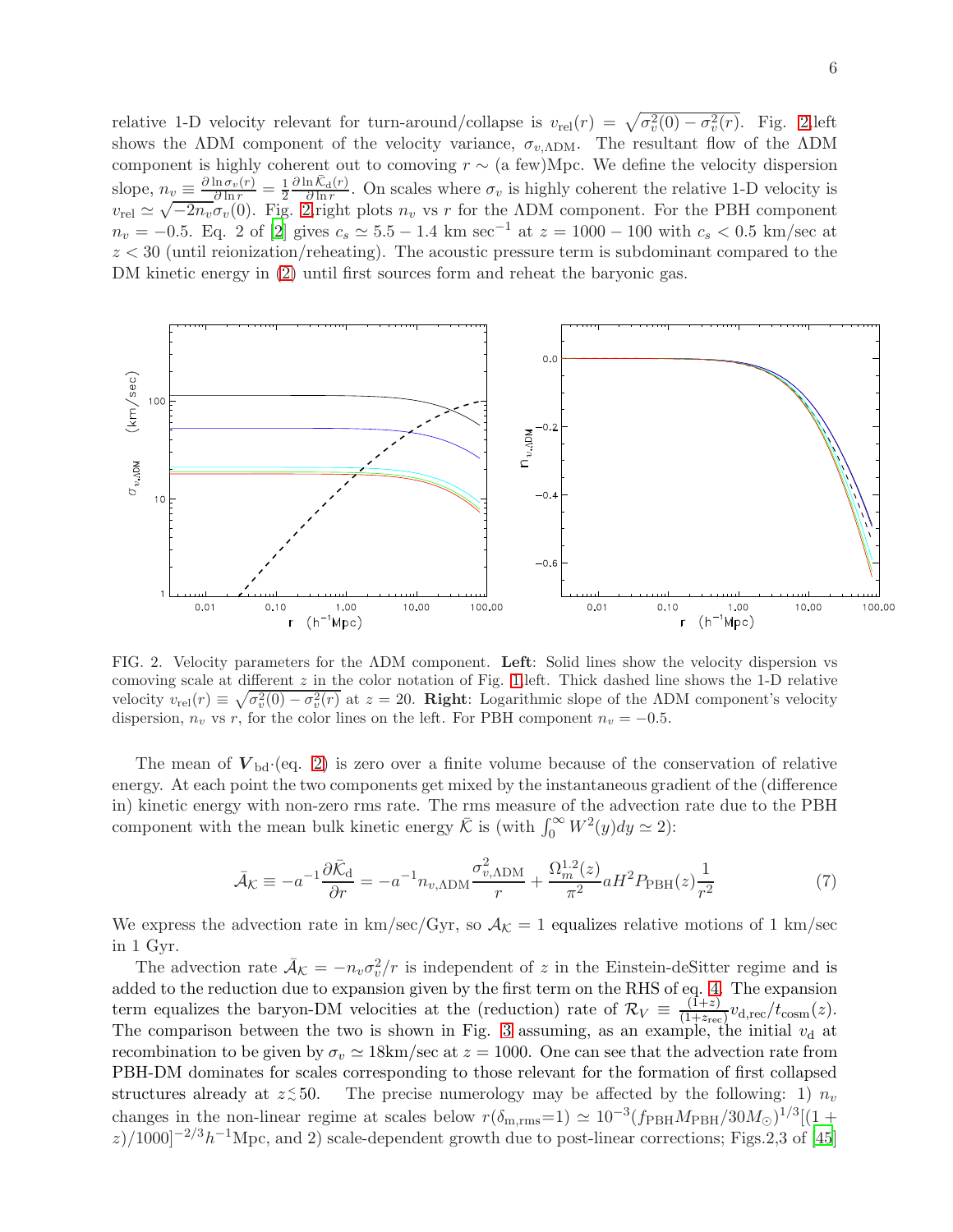show that these corrections are small for white-noise power at  $\delta_{\rm m,rms} < 1$ . The first of these would decrease the effective advection somewhat by reducing the effective  $\sigma_v$ , while the second would increase it by lowering  $n_v$ .



<span id="page-6-0"></span>FIG. 3. The advection rate (solid) for the  $\Lambda$ DM (red) and PBH (black) components with  $f_{\rm PBH}M_{\rm PBH}$  marked. Dotted lines show total  $A_{\mathcal{K}}$ . The advection from the PBH-DM component is more efficient in equalizng DM and baryonic velocity components than the ΛDM alone at scales where ΛDM component starts dominating the density fluctuation per Fig. [1,](#page-4-0)right. The PBH advection rate continues to be higher than of the ΛDM even when the PBHs contribute  $f_{\rm PBH}M_{\rm PBH} \ll 30M_{\odot}$ . Blue dash-triple-dotted lines show  $\mathcal{R}_V$  for the marked values of  $v_{d,rec}$ , z.

Fig. [3](#page-6-0) shows  $A_{\mathcal{K}}$  from the ΛDM, PBH DM power components assuming  $f_{\rm PBH}M_{\rm PBH} = 3,30M_{\odot}$ . As a consequence of the larger coherence of ΛDM velocity field compared to its density field, the advection rate, with  $A_{\mathcal{K},\text{PBH}} \propto f_{\text{PBH}}M_{\text{PBH}}$ , is controlled predominantly by the PBH power component even at scales where the overall density field is already dominated by the ΛDM power. The red line appears in agreement with the formalism in [\[2](#page-8-1)], which, however, is not applicable in the presence of the PBH-DM power component. The advection on small scales relevant to first source formation is driven by the PBH component even when  $f_{\rm PBH}M_{\rm PBH} \ll 30M_{\odot}$ .

## IV. FORMATION OF SMBHS AND GALAXIES IN THE PRESENCE OF ADVECTION

Fig. [3](#page-6-0) shows that if PBHs make up the DM, the advection makes baryons comoving with DM quickly after recombination with  $A_{\mathcal{K}} \gtrsim 10 - 100 \text{km/sec/Gyr}$ . Baryons and DM participate in formation/evolution of the same DM halos at the epochs they separate from the comoving frame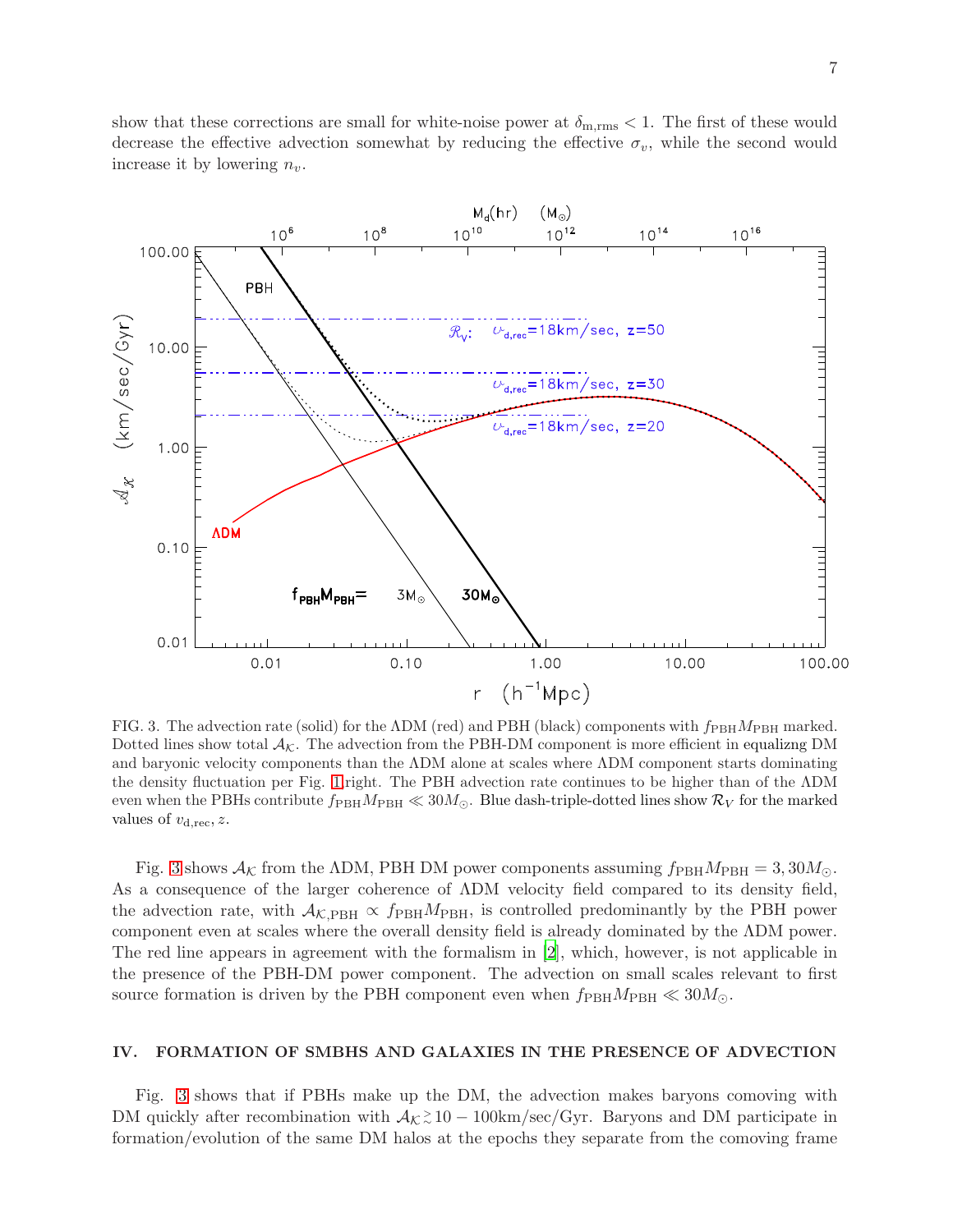and collapse without delay, i.e. the normal evolution for growth/collapse of density fluctuations applies [\[49\]](#page-9-29). At the same time the same granulation component ensures an early collapse of first haloes and potentially early formation of compact objects.

Of specific relevance is the existence of SMBHs implied by QSO observations deep inside the reionization epoch. The following are noteworthy here in increasing  $z: 1$  an ultraluminous quasar with  $M_{\text{SMBH}} \simeq 1.3 \times 10^{10} M_{\odot}$  at  $z = 6.3$  [\[50\]](#page-9-30), 2) a QSO at  $z = 7.1$  implying  $M_{\text{SMBH}} \simeq 2 \times 10^9 M_{\odot}$ [\[51\]](#page-10-0), and 3) a QSO at  $z = 7.5$  with  $M_{\text{SMBH}} \simeq 8 \times 10^8 M_{\odot}$  [\[52\]](#page-10-1). Their implications are significant for standard CDM model, although models have been proposed how to form them at  $z \sim 12 - 15$ while reproducing CIB constraints ([\[53\]](#page-10-2), cf. [\[54\]](#page-10-3)). The difficulty stems from the limited power in the ΛDM component (Fig. [1,](#page-4-0)right) [\[55](#page-10-4), [56\]](#page-10-5) and the advection efficiency from this component [e.g. [57\]](#page-10-6). Fig. 2 of [\[52](#page-10-1)] shows that, for the Eddington accretion rates, the required SMBH seed masses must be already of order a few  $10^3 M_{\odot}$  at  $z \, \gtrsim \, 50$ .

Formation of compact objects in primordial composition haloes happens if baryons there can cool and maintain certain temperatures [e.g. [58,](#page-10-7) and refs therein]. This marks the critical halo masses for gas to collapse at z: in haloes where no H<sub>2</sub> formed the temperature would be  $T \sim T_4 \equiv 10^4$ K, if H<sub>2</sub> formed it can reach  $T \sim T_3 \equiv 10^3$ K. For the gas to collapse, pressure gradients must be less than gravity, defining haloes with masses  $M(z) \gtrsim \left[\frac{4\pi(1+\delta_{\rm col})}{3}\right]$  $\left[1\over 3^{+ \delta_{\rm col} }\right]^{-1/2} (k_{\rm B}T/m_{\rm p}G)^{3/2} \left[\bar{\rho}_{\rm m}(z)\right]^{-1/2},$ where  $\delta_{\text{col}} = 1.68$ . (This assumed T=const and, given its approximate values in the presence of the coolants, omitted factors of molecular weight and the slope of the pressure gradient). This delineates two critical total halo masses,  $M_{4,3}$  corresponding to  $T_{4,3}$  at  $z$ ;  $M_3(z) \simeq 10^6 \left(\frac{1+z}{20}\right)^{-3/2} M_{\odot}$ ,  $M_4(z) = (T_4/T_3)^{3/2} M_3(z)$ . The halo gas mass will be a factor of  $\Omega_{\rm b}/\Omega_{\rm m,0} \sim 0.15$  smaller. H<sup>2</sup> can be destroyed by the Lyman-Werner (LW) radiation from the LIGO-type PBHs as the gas accretion onto them would lead to multi-temperature accretion disks emitting at  $T_{\text{acc,disk}} \sim$  $(M_{\rm PBH}/M_{\odot})^{-1/4}$ keV, which may be important in any modeling involving detailed structure and compact objects formation in the case of the PBHs, with M<sup>4</sup> providing a more reliable estimate.



<span id="page-7-0"></span>FIG. 4. Number of standard deviations,  $Q_{\text{col}}$ , for halos to collapse at z and cool their baryons to the given temperature. Black(green) lines are for  $f_{\rm PBH}M_{\rm PBH} = 30(3)M_{\odot}$  and  $Q_{\rm col} \propto [f_{\rm PBH}M_{\rm PBH}]^{-1/2}$  over most of the range. Granularity would also introduce non-Gaussianity [\[29](#page-9-24)] lowering  $Q_{col}$ .

We evaluate the halo collapse likelihoods, assuming it leads to compact object's formation from the baryonic gas provided it can cool to the required  $T$  and that the advection due to PBH is efficient at equalizing the DM and baryon velocities. For a Gaussian density field the probability for halo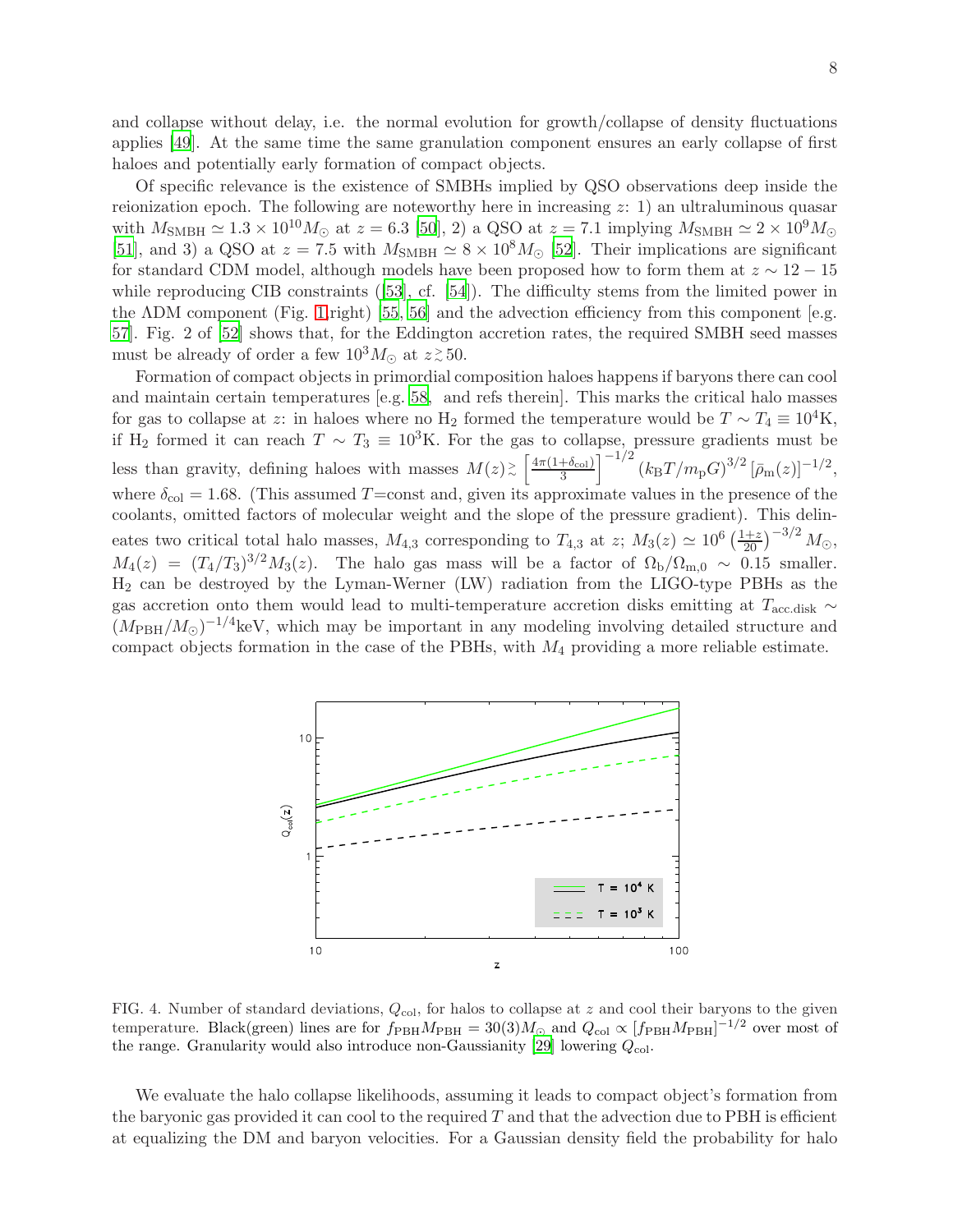of total mass M to collapse at z is  $\mathcal{P}_M(z) = \frac{1}{2} \text{erfc}(\frac{Q_{\text{col}}}{\sqrt{2}})$  with  $Q_{\text{col}} \equiv \frac{\delta_{\text{col}}}{\delta_{\text{m,rms}}}$ .  $\frac{\delta_{\rm col}}{\delta_{\rm m,rms}(M,z)}$  [\[49](#page-9-29)]. At  $Q_{\rm col}^2 \gg 1$ this reduces to  $\mathcal{P}_M(z) \simeq \frac{1}{\sqrt{2}}$  $\frac{1}{2\pi}Q_{\text{col}}^{-1}\exp(-\frac{1}{2}Q_{\text{col}}^2)$  [\[56](#page-10-5)]; this last expression is already within < 15% of the true  $\mathcal{P}_M$  for  $Q_{\text{col}} \geq 2.25$ . Fig. [4](#page-7-0) shows  $Q_{\text{col}}(z)$  for the two cooling regimes. In the PBH-DM paradigm one can have a reasonable abundance of haloes, say of  $Q_{\text{col}}(z) \leq 3-6$ , with the gas collapsing on mass-scales up to  $\leq 10^5 M_{\odot}$  at  $z \leq 30-50$ , if only a subset of these systems subsequently forms seed BHs of  $M_{\text{BH,seed}} \sim 10^{3-4} M_{\odot}$  via e.g. any of the numerous mechanisms suggested [e.g. [59,](#page-10-8) and refs therein]. A number of models, applicable here, have been developed for formation of SMBHs inside collapsed halos at high z. The proposed mechanisms are a result of stellar dynamical relaxation processes, typically involving evolution of dense stellar systems, coupled with gas collapse and dynamic instabilities discussed by e.g. [\[60](#page-10-9)[–62](#page-10-10)]. Since  $Q_{\text{col}} \propto [f_{\text{PBH}}M_{\text{PBH}}]^{-1/2}$ , to form collapsed halos with  $T_3$  by  $z \sim 40$  would require  $f_{\rm PBH}M_{\rm PBH} \gtrsim 3M_{\odot}$  setting  $Q_{\rm col} \lesssim 6$ . Because of the advection efficiency *and* the extra power of the PBH-DM component the SMBHs appear to support the PBH-DM connection conjecture.

In the PBH-DM paradigm the advection rate as shown in Fig. [3](#page-6-0) for  $f_{\rm PBH}M_{\rm PBH} = 30, 3M_{\odot}$ reaches minimum around dark matter mass scales  $M_d \sim 10^9$ ,  $5 \times 10^7 M_{\odot}$  and then rises again. This may require modifications and additional considerations in various discussions involving subsequent structure formation [e.g. [28](#page-9-10)]. Naively this implies that there may be a pause after the first collapse era and resurgence of collapse and luminous source formation around masses of order modern galaxies. After the pause the gas would collapse to form the presently observed galaxy morphology depending on the halo spin [\[41](#page-9-21)]. This can explain the existence of early-type galaxies with already established morphology and  $\approx 3.5$ Gyr-old stellar populations at  $z \sim 1.5 - 2$  [\[63](#page-10-11)[–65\]](#page-10-12).

### ACKNOWLEDGMENTS

Fernando Atrio-Barandela and Alexandre Vassilkov are thanked for discussions on cosmological aspects and advection hydrodynamics respectively. Support from NASA/12-EUCLID11-0003 "LIBRAE: Looking at Infrared Background Radiation Anisotropies with Euclid" project is acknowledged.

- <span id="page-8-0"></span>[1] E. R. Harrison, [Reviews of Modern Physics](http://dx.doi.org/10.1103/RevModPhys.39.862) 39, 862 (1967).
- <span id="page-8-1"></span>[2] D. Tseliakhovich and C. Hirata, Phys. Rev. D 82[, 083520 \(2010\),](http://dx.doi.org/10.1103/PhysRevD.82.083520) [arXiv:1005.2416 \[astro-ph.CO\].](http://arxiv.org/abs/1005.2416)
- <span id="page-8-2"></span>[3] M. Ricotti, J. P. Ostriker, and K. J. Mack, [Astrophys. J.](http://dx.doi.org/10.1086/587831) 680, 829 (2008), [arXiv:0709.0524 \[astro-ph\].](http://arxiv.org/abs/0709.0524)
- <span id="page-8-3"></span>[4] U. Maio, L. V. E. Koopmans, and B. Ciardi, MNRAS 412[, L40 \(2011\),](http://dx.doi.org/10.1111/j.1745-3933.2010.01001.x) [arXiv:1011.4006 \[astro-ph.CO\].](http://arxiv.org/abs/1011.4006)
- [5] A. Stacy, V. Bromm, and A. Loeb, ApJL 730[, L1 \(2011\),](http://dx.doi.org/10.1088/2041-8205/730/1/L1) [arXiv:1011.4512.](http://arxiv.org/abs/1011.4512)
- [6] T. H. Greif, S. D. M. White, R. S. Klessen, and V. Springel, [Astrophys. J.](http://dx.doi.org/10.1088/0004-637X/736/2/147) 736, 147 (2011), [arXiv:1101.5493.](http://arxiv.org/abs/1101.5493)
- [7] K. Ahn, [Astrophys. J.](http://dx.doi.org/10.3847/0004-637X/830/2/68) 830, 68 (2016), [arXiv:1603.09356 \[astro-ph.CO\].](http://arxiv.org/abs/1603.09356)
- [8] K. Ahn and B. D. Smith, [Astrophys. J.](http://dx.doi.org/10.3847/1538-4357/aaec66) 869, 76 (2018), [arXiv:1807.04063 \[astro-ph.CO\].](http://arxiv.org/abs/1807.04063)
- [9] J. A. Blazek, J. E. McEwen, and C. M. Hirata, [Phys. Rev. Lett.](http://dx.doi.org/10.1103/PhysRevLett.116.121303) 116, 121303 (2016), [arXiv:1510.03554 \[astro-ph.CO\].](http://arxiv.org/abs/1510.03554)
- [10] F. Schmidt, Phys. Rev. D 94[, 063508 \(2016\),](http://dx.doi.org/10.1103/PhysRevD.94.063508) [arXiv:1602.09059 \[astro-ph.CO\].](http://arxiv.org/abs/1602.09059)
- <span id="page-8-4"></span>[11] C. M. Hirata, MNRAS 474[, 2173 \(2018\),](http://dx.doi.org/10.1093/mnras/stx2854) [arXiv:1707.03358 \[astro-ph.CO\].](http://arxiv.org/abs/1707.03358)
- <span id="page-8-5"></span>[12] S. Bird, I. Cholis, J. B. Mu˜noz, Y. Ali-Ha¨ımoud, M. Kamionkowski, E. D. Kovetz, A. Raccanelli, and A. G. Riess, [Phys. Rev. Lett.](http://dx.doi.org/ 10.1103/PhysRevLett.116.201301) 116, 201301 (2016), [arXiv:1603.00464 \[astro-ph.CO\].](http://arxiv.org/abs/1603.00464)
- <span id="page-8-6"></span>[13] S. Clesse and J. García-Bellido, [Physics of the Dark Universe](http://dx.doi.org/10.1016/j.dark.2016.10.002) 15, 142 (2017), [arXiv:1603.05234 \[astro-ph.CO\].](http://arxiv.org/abs/1603.05234)
- <span id="page-8-7"></span>[14] A. Kashlinsky, ApJL 823[, L25 \(2016\),](http://dx.doi.org/10.3847/2041-8205/823/2/L25) [arXiv:1605.04023.](http://arxiv.org/abs/1605.04023)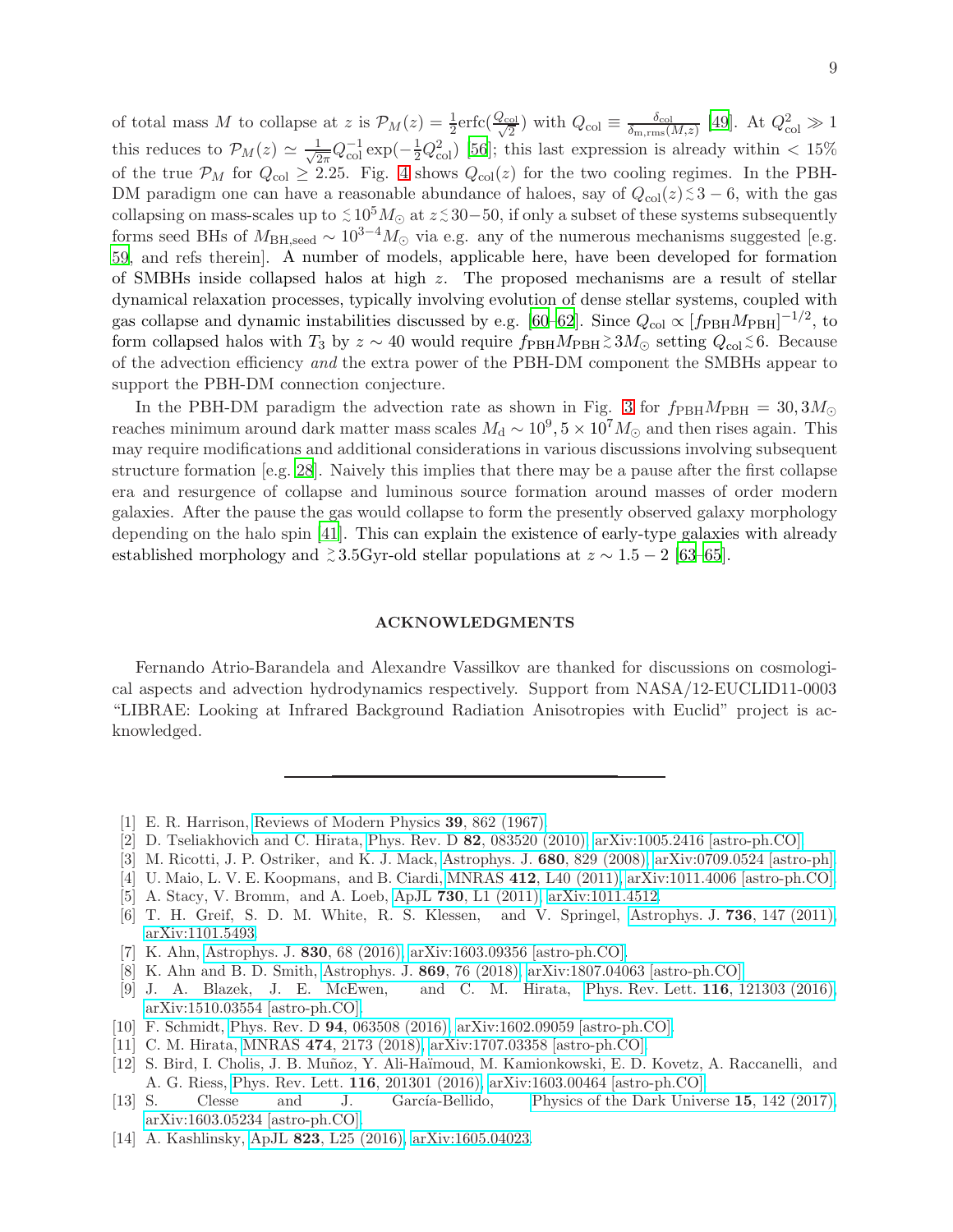- <span id="page-9-0"></span>[15] A. Kashlinsky, R. G. Arendt, J. Mather, and S. H. Moseley, [Nature \(London\)](http://dx.doi.org/10.1038/nature04143) 438, 45 (2005), [astro-ph/0511105.](http://arxiv.org/abs/astro-ph/0511105)
- <span id="page-9-1"></span>[16] N. Cappelluti, A. Kashlinsky, R. G. Arendt, A. Comastri, G. G. Fazio, A. Finoguenov, G. Hasinger, J. C. Mather, T. Miyaji, and S. H. Moseley, [Astrophys. J.](http://dx.doi.org/10.1088/0004-637X/769/1/68) 769, 68 (2013), [arXiv:1210.5302 \[astro-ph.CO\].](http://arxiv.org/abs/1210.5302)
- <span id="page-9-2"></span>[17] A. Kashlinsky, R. G. Arendt, F. Atrio-Barandela, N. Cappelluti, A. Ferrara, and G. Hasinger, [Reviews of Modern Physics](http://dx.doi.org/10.1103/RevModPhys.90.025006) 90, 025006 (2018), [arXiv:1802.07774.](http://arxiv.org/abs/1802.07774)
- <span id="page-9-3"></span>[18] B. P. Abbott, R. Abbott, T. D. Abbott, M. R. Abernathy, F. Acernese, K. Ackley, C. Adams, T. Adams, P. Addesso, R. X. Adhikari, and et al., Phys. Rev. D 93[, 122003 \(2016\),](http://dx.doi.org/10.1103/PhysRevD.93.122003) [arXiv:1602.03839 \[gr-qc\].](http://arxiv.org/abs/1602.03839)
- <span id="page-9-4"></span>[19] The LIGO Scientific Collaboration, the Virgo Collaboration, B. P. Abbott, *et al.*, arXiv e-prints , arXiv:1901.03310 (2019), [arXiv:1901.03310 \[astro-ph.HE\].](http://arxiv.org/abs/1901.03310)
- <span id="page-9-5"></span>[20] J. García-Bellido, A. Linde, and D. Wands, [Phys. Rev. D](http://dx.doi.org/10.1103/PhysRevD.54.6040)  $54$ , 6040 (1996), [arXiv:astro-ph/9605094 \[astro-ph\].](http://arxiv.org/abs/astro-ph/9605094)
- [21] K. Jedamzik, Phys. Rev. D 55[, R5871 \(1997\),](http://dx.doi.org/10.1103/PhysRevD.55.R5871) [astro-ph/9605152.](http://arxiv.org/abs/astro-ph/9605152)
- [22] I. Musco, J. C. Miller, and L. Rezzolla, [Classical and Quantum Gravity](http://dx.doi.org/10.1088/0264-9381/22/7/013) 22, 1405 (2005), [arXiv:gr-qc/0412063 \[gr-qc\].](http://arxiv.org/abs/gr-qc/0412063)
- [23] B. Carr, F. K¨uhnel, and M. Sandstad, Phys. Rev. D 94[, 083504 \(2016\),](http://dx.doi.org/10.1103/PhysRevD.94.083504) [arXiv:1607.06077 \[astro-ph.CO\].](http://arxiv.org/abs/1607.06077)
- <span id="page-9-6"></span>[24] M. Sasaki, T. Suyama, T. Tanaka, and S. Yokoyama, [Classical and Quantum Gravity](http://dx.doi.org/10.1088/1361-6382/aaa7b4) 35, 063001 (2018), [arXiv:1801.05235 \[astro-ph.CO\].](http://arxiv.org/abs/1801.05235)
- <span id="page-9-7"></span>[25] A. Kashlinsky, Y. Ali-Ha¨ımoud, S. Clesse, J. Garcia-Bellido, L. Amendola, L. Wyrzykowski, J. Annis, A. Arbey, R. G. Arendt, F. Atrio-Barandela, and et al., in *Bull. Am. Astron. Soc*, Vol. 51 (2019) p. 51.
- <span id="page-9-8"></span>[26] A. Kashlinsky, R. G. Arendt, N. Cappelluti, A. Finoguenov, G. Hasinger, K. Helgason, and A. Merloni, [Astrophys. J.](http://dx.doi.org/10.3847/2041-8213/aafaf6) 871, L6 (2019), [arXiv:1812.01535 \[astro-ph.CO\].](http://arxiv.org/abs/1812.01535)
- <span id="page-9-9"></span>[27] A. Kashlinsky, R. G. Arendt, M. Ashby, F. Atrio-Barandela, V. Bromm, N. Cappelluti, S. Clesse, A. Comastri, G. Fazio, and S. Driver, in *Bull. Am. Astron. Soc*, Vol. 51 (2019) p. 37, [arXiv:1903.04324 \[astro-ph.CO\].](http://arxiv.org/abs/1903.04324)
- <span id="page-9-10"></span>[28] B. Carr and J. Silk, MNRAS 478[, 3756 \(2018\),](http://dx.doi.org/10.1093/mnras/sty1204) [arXiv:1801.00672 \[astro-ph.CO\].](http://arxiv.org/abs/1801.00672)
- <span id="page-9-24"></span>[29] D. Inman and Y. Ali-Haïmoud, Phys. Rev. D 100[, 083528 \(2019\).](http://dx.doi.org/10.1103/PhysRevD.100.083528)
- <span id="page-9-11"></span>[30] G. Hasinger, arXiv e-prints , arXiv:2003.05150 (2020), [arXiv:2003.05150 \[astro-ph.CO\].](http://arxiv.org/abs/2003.05150)
- <span id="page-9-12"></span>[31] P. Meszaros, Astron. Astrophys. 37, 225 (1974).
- <span id="page-9-13"></span>[32] P. Meszaros, Astron. Astrophys. 38, 5 (1975).
- <span id="page-9-14"></span>[33] B. C. Lacki and J. F. Beacom, [Astrophys. J.](http://dx.doi.org/10.1088/2041-8205/720/1/L67) 720, L67 (2010), [arXiv:1003.3466 \[astro-ph.CO\].](http://arxiv.org/abs/1003.3466)
- <span id="page-9-15"></span>[34] N. Afshordi, P. McDonald, and D. N. Spergel, [Astrophys. J.](http://dx.doi.org/10.1086/378763) 594, L71 (2003), [arXiv:astro-ph/0302035 \[astro-ph\].](http://arxiv.org/abs/astro-ph/0302035)
- <span id="page-9-16"></span>[35] R. Murgia, G. Scelfo, M. Viel, and A. Raccanelli, [Phys. Rev. Lett.](http://dx.doi.org/ 10.1103/PhysRevLett.123.071102) 123, 071102 (2019), [arXiv:1903.10509 \[astro-ph.CO\].](http://arxiv.org/abs/1903.10509)
- <span id="page-9-17"></span>[36] H. Lamb, *Hydrodynamics* (Cambridge University Press, 1975).
- <span id="page-9-18"></span>[37] P. J. E. Peebles, [Astrophys. J.](http://dx.doi.org/10.1086/149876) 155, 393 (1969).
- <span id="page-9-19"></span>[38] G. Efstathiou and B. J. T. Jones, MNRAS 186[, 133 \(1979\).](http://dx.doi.org/10.1093/mnras/186.2.133)
- <span id="page-9-20"></span>[39] F. Hoyle, [Astrophys. J.](http://dx.doi.org/10.1086/145780) 118, 513 (1953).
- [40] M. J. Rees and J. P. Ostriker, MNRAS 179[, 541 \(1977\).](http://dx.doi.org/10.1093/mnras/179.4.541)
- <span id="page-9-21"></span>[41] A. Kashlinsky, MNRAS 200[, 585 \(1982\).](http://dx.doi.org/10.1093/mnras/200.3.585)
- <span id="page-9-22"></span>[42] A. P. Vasil'kov, [Fluid Dynamics](http://dx.doi.org/10.1007/BF01015455) 10, 806 (1975).
- <span id="page-9-23"></span>[43] G. Efstathiou, in *Physics of the Early Universe* (1990) pp. 361–463.
- <span id="page-9-25"></span>[44] S. Clesse and J. García-Bellido, [Physics of the Dark Universe](http://dx.doi.org/10.1016/j.dark.2018.08.004) 22, 137 (2018), [arXiv:1711.10458 \[astro-ph.CO\].](http://arxiv.org/abs/1711.10458)
- <span id="page-9-26"></span>[45] J. A. Peacock and S. J. Dodds, MNRAS 280[, L19 \(1996\),](http://dx.doi.org/10.1093/mnras/280.3.L19) [arXiv:astro-ph/9603031 \[astro-ph\].](http://arxiv.org/abs/astro-ph/9603031)
- <span id="page-9-27"></span>[46] P. J. E. Peebles, *The large-scale structure of the universe* (Princeton University Press, 1980).
- [47] N. Vittorio, R. Juszkiewicz, and M. Davis, [Nature \(London\)](http://dx.doi.org/10.1038/323132a0) 323, 132 (1986).
- <span id="page-9-28"></span>[48] A. Kashlinsky, ApJL 386[, L37 \(1992\).](http://dx.doi.org/10.1086/186287)
- <span id="page-9-29"></span>[49] W. H. Press and P. Schechter, [Astrophys. J.](http://dx.doi.org/10.1086/152650) 187, 425 (1974).
- <span id="page-9-30"></span>[50] X.-B. Wu, F. Wang, X. Fan, W. Yi, W. Zuo, F. Bian, L. Jiang, I. D. McGreer, R. Wang, J. Yang, Q. Yang, D. Thompson, and Y. Beletsky, Nature (London) 518[, 512 \(2015\),](http://dx.doi.org/ 10.1038/nature14241) [arXiv:1502.07418 \[astro-ph.GA\].](http://arxiv.org/abs/1502.07418)